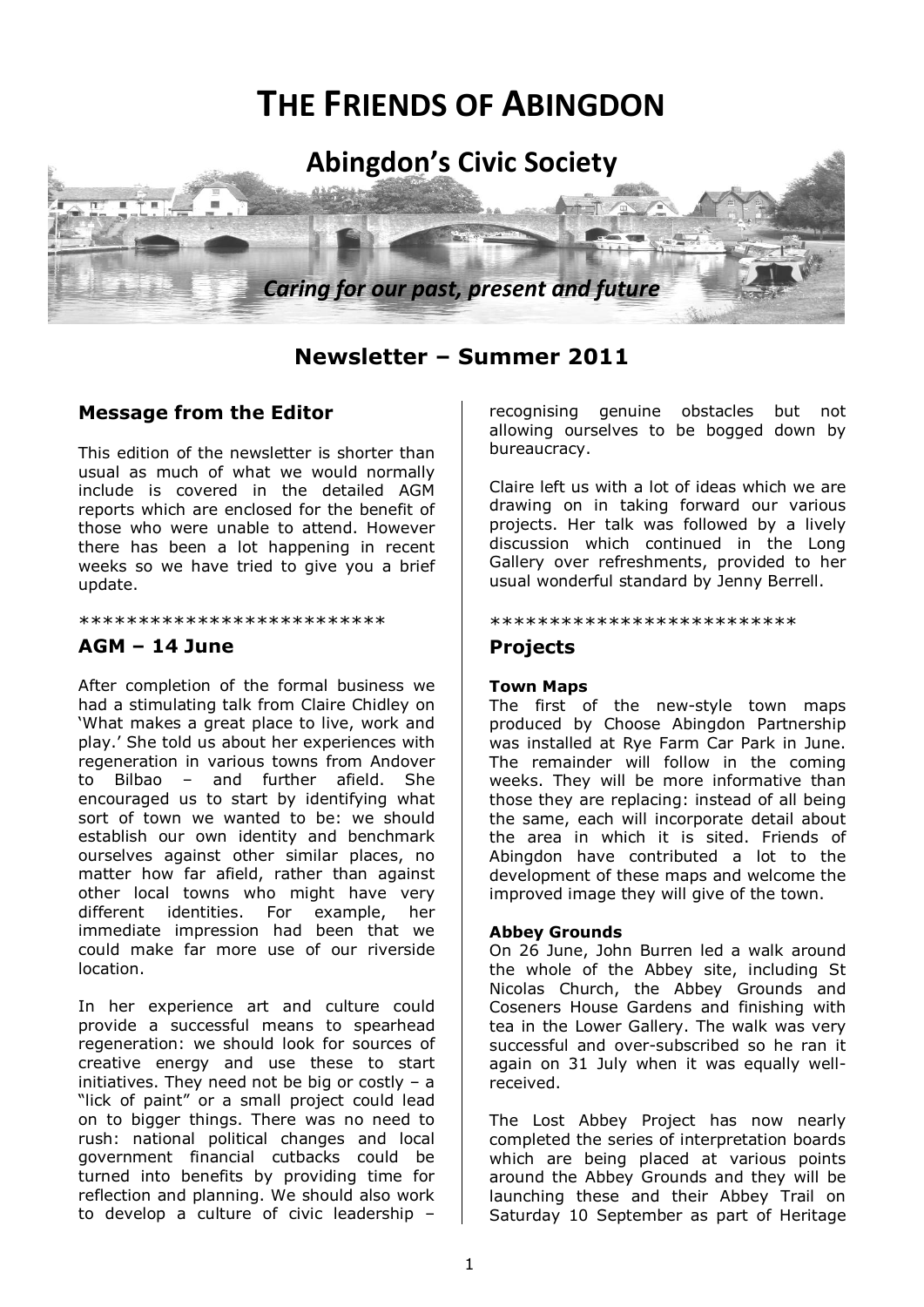Weekend (see events page). If, based on this year's experience, we think there is sufficient demand, we hope to run the Friends of Abingon walks on a regular basis next summer.

#### **House Histories**

Representatives from Friends of Abingdon and the Abingdon Area Archaeological and Historical Society (AAAHS) met in May to discuss possibilities for recording information about buildings and areas which although not formally listed are of historical interest. Since one of the main purposes of this would be to assist with conservation, particularly in the light of possible future development proposals, we felt that the first step should be to try to establish a constructive working relationship with the new Councils. We have made initial contact with them and hope to start detailed discussions soon after the summer break.

#### **Publicity**

We are redesigning our membership leaflet: the new version should be available in time for Heritage Weekend. We are also developing a new website. Once these are in place we will run a more active recruitment campaign for new members, but in the meantime we hope that existing members will continue to encourage their friends to join.

There will be more detail on these and our other projects in our next issue.

\*\*\*\*\*\*\*\*\*\*\*\*\*\*\*\*\*\*\*\*\*\*\*\*\*\*\*\*\*\*

#### **Abingdon news**

#### **Shopping Centre redevelopment**

The Vale of White Horse District Council has just announced a consultation exercise, asking for views on the next stage of planning for the revitalisation of the Abbey Shopping Centre and Charter Area. The consultation lasts until 23 September.

The latest proposal draws on feedback from previous consultation on plans for the town centre and illustrates how the future development might look, but does not include specific details of the final schemes. These will be set out in planning applications, the first of which is expected to be submitted later in the year and there will be another chance to comment at that stage.

Full details of the consultation and a short online feedback questionnaire will be available from 12 August at www.whitehorsedc.gov.uk/spds Paper copies of these documents will also be available from the VWHDC and Abingdon library.

There will be a staffed exhibition of the proposals in Unit 33 of the Abbey Shopping Centre from 12.00 to 19.00 on 18 – 19 August and the exhibition material will remain on display until 23 September.

All comments made during the consultation will be considered before the plans are finalised and adopted by the council. Subject to planning permission, work on the Abbey Shopping Centre could start as early as February next year and work on the Charter in 2013.

#### **Community Shop**

For about 9 months during 2010/11 the Choose Abingdon Partnership (ChAP) ran the Community Shop in one of the empty units in the Abbey Shopping Centre: it proved very popular with community groups, who could use it free of charge to demonstrate their activities' and with the public who enjoyed seeing something different in the town centre from week to week. The shop has been closed since April because of a problem over the liability for rates: this would be resolved if the lease was held by a registered charity so we are in discussion with ChAP and the Shopping Centre owners and hope that the shop will soon re-open under the FoA name. ChAP will continue to provide the administration of the shop and underwrite running costs.

\*\*\*\*\*\*\*\*\*\*\*\*\*\*\*\*\*\*\*\*\*\*\*\*\*\*\*\*\*\*

### **Planning Matters**

#### **Planning Applications**

We have recently been in contact with the Vale of White Horse District Council concerning three planning applications for<br>developments in Abingdon. One in developments in Abingdon. One in Northcourt Lane has since been withdrawn. The other two in Wootton Road have gone to appeal following their refusal by the Vale. We have written to the appeal inspector along the following lines:

"The Friends of Abingdon are very concerned in general at the way family homes and distinctive buildings in Abingdon are being demolished to make way for high density developments of little architectural value - in particular flat roofed 3 storey blocks as built in Northcourt Road and as proposed for 42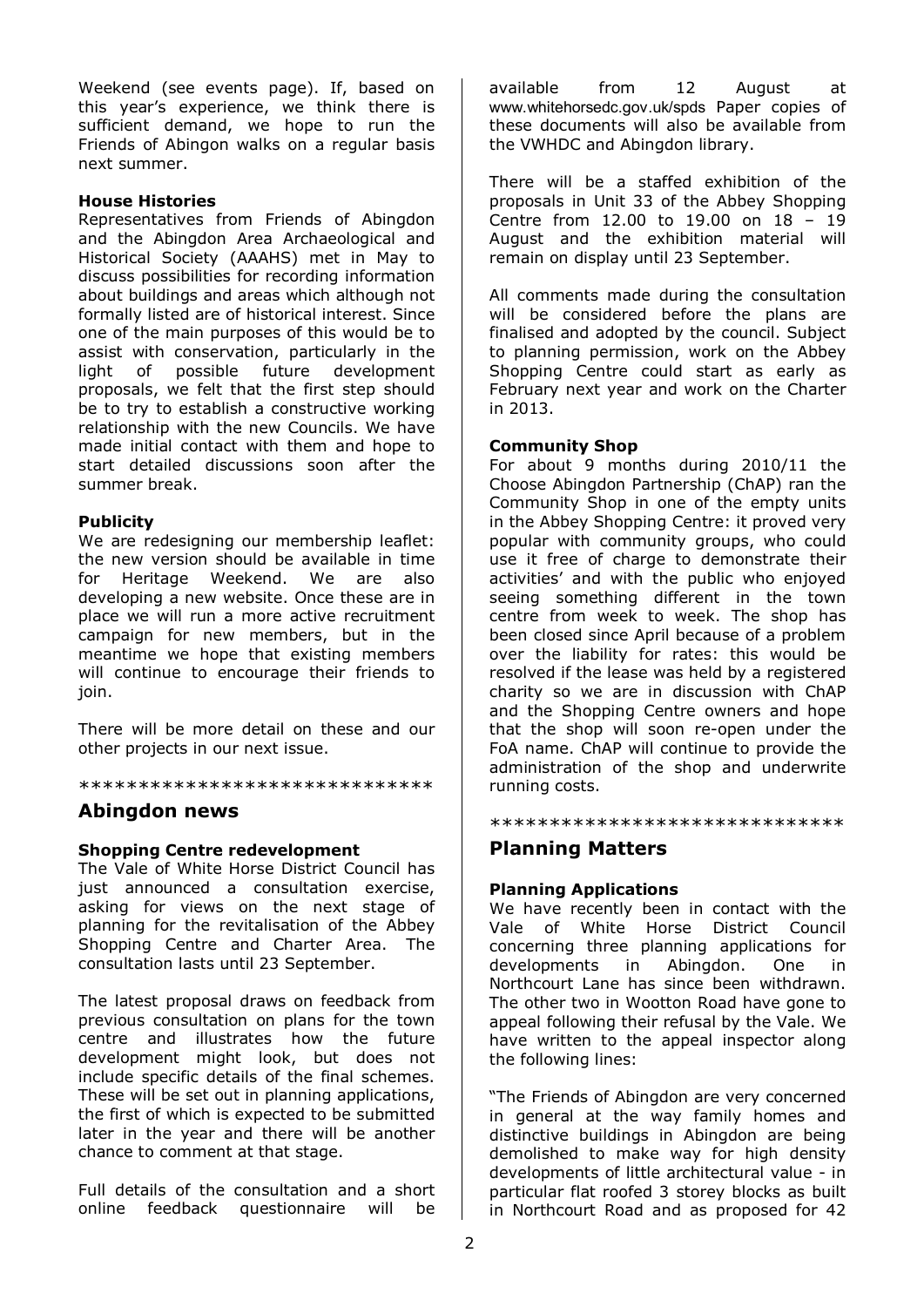Wootton Road. We fully support the comments which have been made by the neighbours and the Town Council with respect to the latter proposal.

"We urge the inspector not to consider each of these applications in isolation, but to give more thought to their impact on the environment of the area. We note in particular the reference to the "spacious and sylvan" setting of 42 Wootton Road mentioned in the appeal statement by JPPC. The gardens of North Abingdon provide a valuable amenity to residents in an area which has a high density of traffic flow and is surrounded by a ring road and major trunk road. The most recent developments in the town centre have been high density, but these are mitigated to some extent by the access to parks and the riverside. We would not want such dense development to become a norm throughout the town."

#### **New Planning Rules**

July 25 saw the publication of a draft *National Planning Policy Framework* which streamlines national policy from over 1,000 pages to just 52 pages - as part of a consultation to get the planning system "right for current and future generations".

Civic Voice are running workshops in Birmingham on 19 September and London on 21 September and are keen to hear comments about the policy framework before 30 September. Please contact Alan or Pat Bryden if you are interested in these meetings or wish to comment on the framework.

There is more information at: http://www.communities.gov.uk/news/corpo rate/1951729

We are also arranging a meeting with the leader of the Vale of White Horse District Council to discuss various issues including VWHDC's attitude towards the proposed new planning regime.

*Stop Press*: the proposed opening of a Tesco Express in the former Ox pub has attracted much public comment in the period when we have been putting this newsletter together. At this stage Tesco do not need to seek planning permission since their proposal does not constitute a change of use so we have not had an opportunity to register formal comments. We have however registered our concerns via the Abingdon Herald and several FoA members attended a protest on 7 August. We will be watching out for any planning applications that may be submitted for alterations to the property itself as well as exploring the wider issues around the loss of traditional pubs and will report further in the next newsletter.



## **Events in Abingdon**

#### **Friends of Abingdon Events**

September 8th - 19.30 Unicorn Theatre *'Abingdon Abbey Revisited'* - a talk by David Clark about some recent research on the surviving buildings.

Followed by refreshments in the Long Gallery.

November 17th - 19.30 Unicorn Theatre *'Alice in Waterland – Lewis Carroll and the River Thames'* 

A talk by Mark Davies followed by refreshments in the Long Gallery

For both talks the buildings and bar will be open from 19.00. To help us with catering please contact Pauline Burren on 01235 525556 to let her know you are coming.

#### **Other events in the Abbey Buildings**

*Charity Lunch* August 20th 2011 A Fundraising event for Steppin' Stones (also known as 'The Porch), Oxford. An opportunity to enjoy a good lunch In the Long Gallery and see for your selves what a great setting this is for private parties. Tickets £15.50.available from 'Mostly Books' Stert Street, where you will also be able to

view the menu. Organised by the Oxford Club of Soroptimist International - Abingdon representative 01235 525556

www.soroptimistinternational.org www.soroptimist-gbi.org